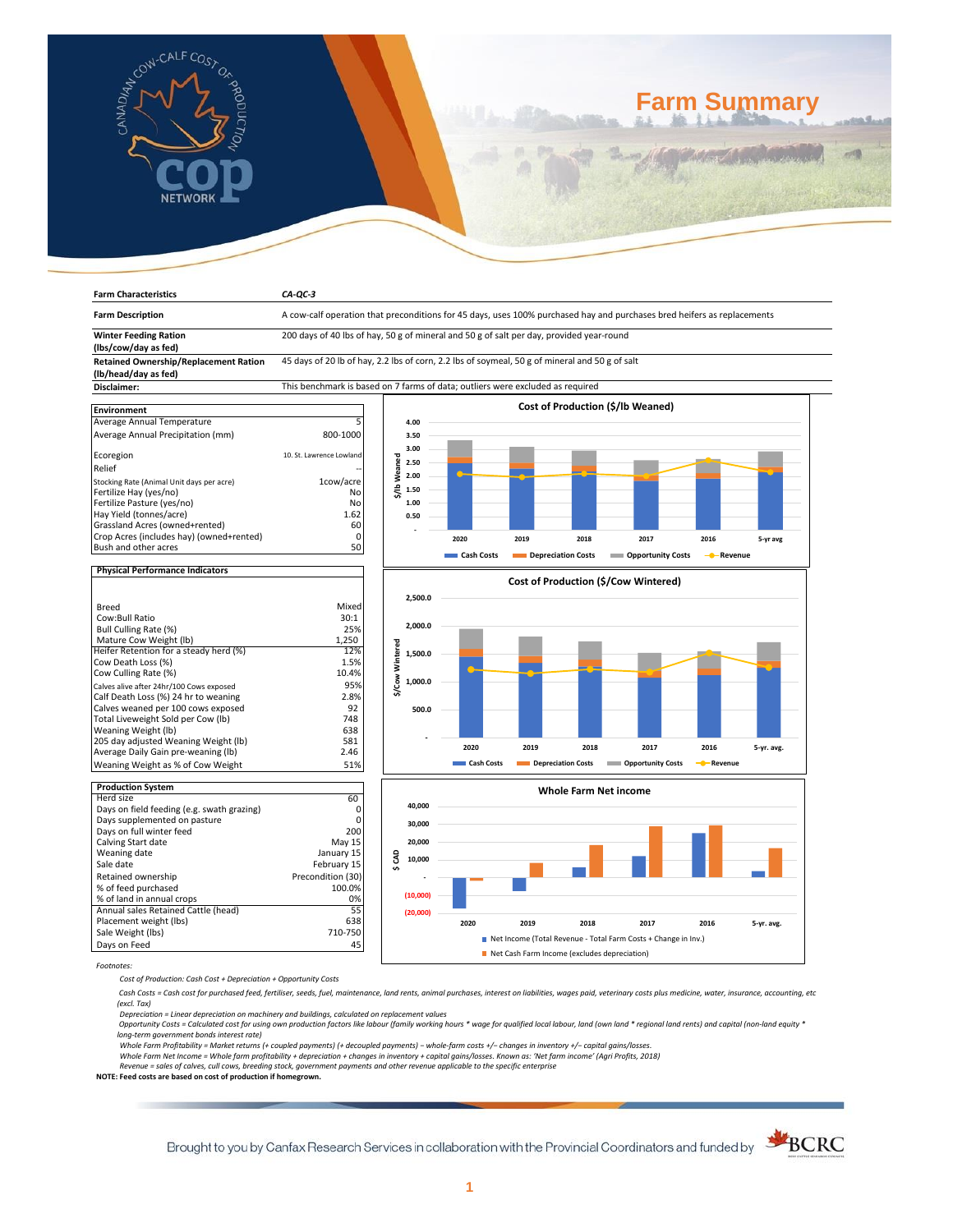# **Whole Farm Overview Page**

| Overview                                                       |                                |                          |                                           |         |                  |                          |            |
|----------------------------------------------------------------|--------------------------------|--------------------------|-------------------------------------------|---------|------------------|--------------------------|------------|
| <b>Operation Maturity</b>                                      | Starter                        |                          |                                           |         |                  |                          |            |
| <b>Herd Size</b><br>Paid Labour (hours)                        | 60<br>$\overline{\phantom{a}}$ |                          | Beef Animals Sold from Retained Ownership |         | 55               |                          |            |
| Unpaid Labour (hours)                                          | 1,514                          |                          |                                           |         |                  |                          |            |
| Average wages - paid and unpaid (\$/hr)                        | 23.00                          |                          |                                           |         |                  |                          |            |
| Revenue                                                        |                                | 2020                     | 2019                                      | 2018    | 2017             | 2016                     | 5-yr. avg. |
| <b>Market Revenue</b>                                          | 5-yr avg                       | 142,031                  | 137,305                                   | 145,050 | 139,646          | 172,123                  | 147,231    |
| Cow-Calf                                                       | 42%                            | 73,292                   | 69,070                                    | 73,612  | 70,535           | 91,099                   | 75,521     |
| Cash Crops<br><b>Retained Ownership</b>                        | 0%<br>40%                      | 68,739                   | 68,235                                    | 71,438  | $\sim$<br>69,112 | 81,024                   | 71,710     |
| <b>Government Payments</b>                                     | 18%                            | 30,528                   | 35,125                                    | 37,891  | 34,159           | 24,467                   | 32,434     |
| Other Farm Revenue +                                           | 0%                             |                          |                                           | 0       | $\mathbf{1}$     | 1                        | 0          |
| <b>Total Revenue</b>                                           | 100%                           | 172,559                  | 172,430                                   | 182,941 | 173,807          | 196,591                  | 179,665    |
| Change in Inventory                                            |                                | ä,                       | (681)                                     | 1,865   | (2,639)          | 9,481                    | 1,605      |
| <b>Expenses</b>                                                |                                | 2020                     | 2019                                      | 2018    | 2017             | 2016                     | 5-yr. avg. |
| <b>Depreciation</b>                                            |                                | 15,624                   | 15,177                                    | 14,448  | 14,041           | 13,771                   | 14,612     |
| Machinery                                                      |                                | 11,100                   | 10,730                                    | 10,110  | 9,792            | 9,591                    | 10,265     |
| <b>Buildings</b>                                               |                                | 4,524                    | 4,447                                     | 4,337   | 4,250            | 4,179                    | 4,348      |
| <b>Overhead costs</b>                                          |                                | 20,511                   | 21,520                                    | 21,078  | 19,669           | 18,951                   | 20,346     |
| Land improvement                                               |                                | 570                      | 565                                       | 552     | 540              | 529                      | 551        |
| Machinery Maintenance                                          |                                | 1,508                    | 1,488                                     | 1,461   | 1,447            | 1,422                    | 1,465      |
| <b>Buildings Maintenance</b>                                   |                                | 982                      | 978                                       | 951     | 919              | 895                      | 945        |
| Contract labour                                                |                                | 3,554                    | 3,448                                     | 3,297   | 3,157            | 3,098                    | 3,311      |
| Diesel, Gasoline, Natural Gas                                  |                                | 3,172                    | 4,542                                     | 4,756   | 3,959            | 3,530                    | 3,992      |
| Electricity                                                    |                                | 843                      | 880                                       | 827     | 779              | 769                      | 819        |
| Water                                                          |                                | ä,                       | ä,                                        |         | ÷                | ä,                       | ÷.         |
| Farm insurance                                                 |                                | 2,802                    | 2,718                                     | 2,600   | 2,489            | 2,443                    | 2,610      |
| Disability and accident insurance                              |                                | 608                      | 590                                       | 564     | 540              | 530                      | 566        |
| Farm taxes and duties                                          |                                | 888                      | 861                                       | 824     | 789              | 774                      | 827        |
| Advisor costs                                                  |                                | 666                      | 646                                       | 618     | 592              | 581                      | 620        |
| Accountant & legal fees                                        |                                | 3,494                    | 3,390                                     | 3,242   | 3,104            | 3,046                    | 3,255      |
| Phone & utilities                                              |                                | 1,424                    | 1,414                                     | 1,387   | 1,355            | 1,335                    | 1,383      |
| Other overhead costs                                           |                                |                          |                                           |         | $\sim$           |                          |            |
| Wages, rent and interest payments                              |                                | 5,329                    | 5,624                                     | 5,003   | 3,117            | 2,663                    | 4,347      |
| Paid Labour                                                    |                                | ٠                        |                                           |         |                  |                          |            |
| <b>Unpaid Labour</b>                                           |                                | 17,973                   | 17,607                                    | 17,451  | 17,931           | 17,471                   | 17,687     |
| <b>Total land rents</b>                                        |                                | $\overline{\phantom{a}}$ | ä,                                        | $\sim$  | $\sim$           | $\overline{\phantom{a}}$ |            |
| Total Interest on debt                                         |                                | 5,329                    | 5,624                                     | 5,003   | 3,117            | 2,663                    | 4,347      |
| Cow-Calf                                                       |                                | 72,602                   | 65,163                                    | 62,227  | 51,524           | 55,232                   | 61,350     |
| Animal purchases                                               |                                | 15,813                   | 14,965                                    | 15,973  | 15,515           | 19,834                   | 16,420     |
| Purchased feed                                                 |                                | 52,055                   | 45,889                                    | 41,871  | 32,248           | 31,349                   | 40,682     |
| Other fixed and var. costs *                                   |                                | 4,735                    | 4,309                                     | 4,383   | 3,761            | 4,050                    | 4,248      |
| <b>Retained Ownership</b>                                      |                                | 75,060                   | 70,955                                    | 75,472  | 69,909           | 89,590                   | 76,197     |
| Animal purchases                                               |                                | 66,248                   | 62,889                                    | 67,654  | 63,218           | 83,082                   | 68,618     |
| Purchased feed                                                 |                                | 7,044                    | 6,165                                     | 5,903   | 4,917            | 4,798                    | 5,766      |
| Other fixed and var. costs *                                   |                                | 1,767                    | 1,900                                     | 1,914   | 1,774            | 1,710                    | 1,813      |
| Crop and forage                                                |                                | 729                      | 768                                       | 705     | 699              | 713                      | 723        |
| Seed<br>Fertilizer                                             |                                | 729                      | 768                                       | 705     | 699              | 713                      | 723        |
| Herbicide                                                      |                                | ä,                       | ٠                                         |         |                  | $\overline{\phantom{a}}$ |            |
| Fungicide & Insecticide                                        |                                |                          |                                           |         |                  |                          |            |
| <b>Irrigation</b>                                              |                                |                          |                                           |         |                  |                          |            |
| Contract labour<br>Fuel costs (crop & forage)                  |                                |                          |                                           |         |                  |                          |            |
| Other crop and forage                                          |                                |                          |                                           |         |                  |                          |            |
| Total Farm Costs (excludes unpaid labour)                      |                                | 189,855                  | 179,207                                   | 178,933 | 158,959          | 180,921                  | 177,575    |
| Cash Costs (Total Farm Costs - Depreciation)                   |                                | 174,230                  | 164,029                                   | 164,485 | 144,918          | 167,150                  | 162,963    |
| Depreciation & Opportunity Costs (including unpaid labour)     |                                | 33,597                   | 32,785                                    | 31,899  | 31,972           | 31,242                   | 32,299     |
| Total Economic Costs (cash, depr, opportunity)                 |                                | 207,827                  | 196,814                                   | 196,384 | 176,890          | 198,392                  | 195,261    |
| <b>Profits</b>                                                 |                                | 2020                     | 2019                                      | 2018    | 2017             | 2016                     | 5-yr. avg. |
| Net Income (Total Revenue - Total Farm Costs + Change in Inv.) |                                | (17, 296)                | (7, 458)                                  | 5,873   | 12,208           | 25,151                   | 3,696      |
| Net Cash Farm Income (excludes depreciation)                   |                                | (1,672)                  | 8,400                                     | 18,456  | 28,888           | 29,440                   | 16,702     |

ᵻ Other Farm Revenue includes: Other enterprises, capital gains and losses as well as calculated interest on savings based on the models previous year profits.

\*Other fixed and var. costs includes: veterinary, medicine, maintenance and spare parts, and other/miscellaneous



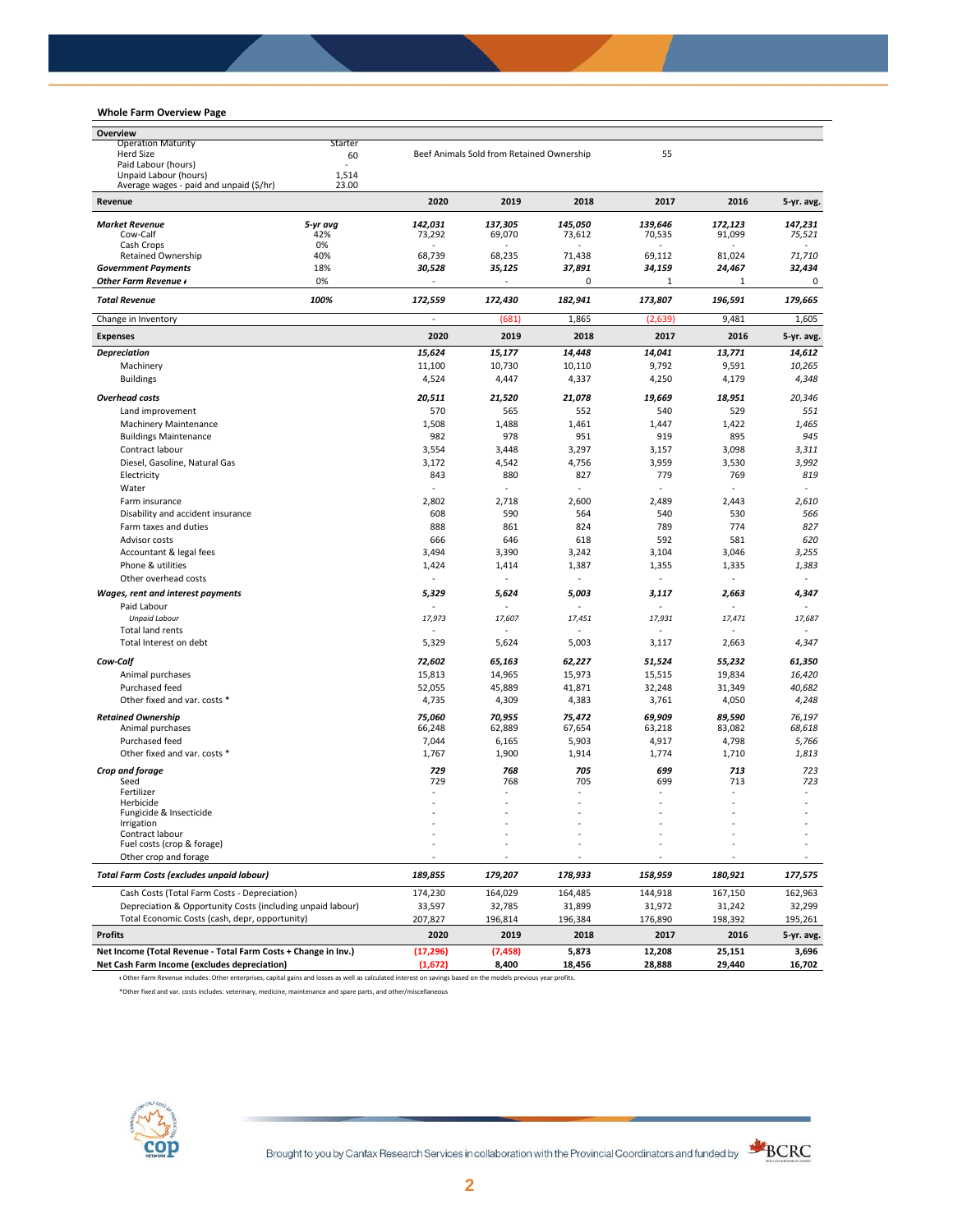| Cow-Calf Enterprise (\$/Cow Wintered)                    | 2020                     | 2019                     | 2018                 | 2017                     | 2016                     | 5 yr. avg.               |
|----------------------------------------------------------|--------------------------|--------------------------|----------------------|--------------------------|--------------------------|--------------------------|
| Cows Wintered *                                          | 60                       | 60                       | 60                   | 60                       | 60                       | 60                       |
| Average male and female calf price (\$/head)             | 1,202                    | 1,141                    | 1,227                | 1,148                    | 1,508                    | 1,245                    |
| <b>REVENUE</b>                                           | $\overline{a}$           | L.                       | $\mathcal{L}$        | ÷                        | $\overline{\phantom{a}}$ |                          |
| Cow Calf                                                 | 1,222                    | 1,151                    | 1,227                | 1,176                    | 1,518                    | 1,259                    |
| Cull animals and slaughter receipts                      | 117                      | 103                      | 99                   | 122                      | 134                      | 115                      |
| Breeding livestock receipts                              | $\overline{\phantom{a}}$ |                          |                      | ä,                       |                          | $\omega$                 |
| Calf Sales and transfer to retained ownership enterprise | 1,104                    | 1,048                    | 1,128                | 1,054                    | 1,385                    | 1,144                    |
| Government payments                                      | $\sim$                   | ÷,                       | $\ddot{\phantom{1}}$ | $\sim$                   | ٠                        | $\bar{a}$                |
| Other returns                                            | ä,                       | $\overline{a}$           |                      | $\overline{a}$           | $\overline{a}$           | $\overline{\phantom{a}}$ |
| <b>Total Cow-Calf Revenue</b>                            | 1,222                    | 1,151                    | 1,227                | 1,176                    | 1,518                    | 1,259                    |
| <b>VARIABLE COSTS</b>                                    | ÷.                       | L.                       | ä,                   | ä,                       | $\overline{a}$           | $\omega$                 |
| Animal purchases                                         | 263.5                    | 249.4                    | 266.2                | 258.6                    | 330.6                    | 274                      |
| Feed (purchase feed, fertiliser, seed, pesticides)       | 889.0                    | 786.8                    | 718.6                | 557.9                    | 543.0                    | 699                      |
| Machinery (maintenance, depreciation, contractor)        | 139.0                    | 132.0                    | 124.2                | 123.5                    | 118.0                    | 127                      |
| Fuel, energy, lubricants, water                          | 34.5                     | 45.7                     | 46.6                 | 40.7                     | 35.9                     | 41                       |
| Vet & medicine                                           | 31.2                     | 30.4                     | 29.3                 | 28.2                     | 27.7                     | 29                       |
| Other inputs cow calf enterprise                         | 93.4                     | 85.1                     | 85.4                 | 75.8                     | 79.3                     | 84                       |
| Labour                                                   |                          |                          |                      |                          |                          |                          |
| Paid Labour                                              | ÷,                       | ä,                       |                      | ÷,                       |                          |                          |
| Unpaid Labour                                            | 299.5                    | 284.7                    | 269.9                | 265.5                    | 253.9                    | 275                      |
| <b>Total Variable Costs</b>                              | 1,750.3                  | 1,614.1                  | 1,540.2              | 1,350.1                  | 1,388.3                  | 1,529                    |
| <b>CAPITAL COSTS</b>                                     |                          |                          |                      |                          |                          |                          |
| Insurance, taxes                                         | 46.2                     | 44.2                     | 42.1                 | 41.0                     | 39.5                     | 43                       |
| Buildings (maintenance, depreciation)                    | 47.4                     | 45.7                     | 44.2                 | 44.3                     | 42.4                     | 45                       |
| Land Cost                                                | $\overline{\phantom{a}}$ | $\overline{\phantom{a}}$ | ÷                    | $\overline{\phantom{a}}$ | $\sim$                   |                          |
| <b>Rented Land</b>                                       | ٠                        | ٠                        |                      | ٠                        | $\overline{a}$           |                          |
| Own Land                                                 | 14.9                     | 14.9                     | 14.9                 | 14.9                     | 11.9                     | 14                       |
| <b>Capital Costs</b>                                     | ÷,                       | $\sim$                   |                      | $\sim$                   | ÷.                       |                          |
| Liabilities                                              | 45.8                     | 47.4                     | 41.8                 | 26.7                     | 22.3                     | 37                       |
| Own capital                                              | 47.7                     | 44.5                     | 44.9                 | 43.6                     | 43.4                     | 45                       |
| <b>Total Capital Costs</b>                               | 201.9                    | 196.7                    | 187.8                | 170.6                    | 159.5                    | 183                      |
| <b>COSTS</b>                                             |                          |                          |                      |                          |                          |                          |
| Cash Costs                                               | 1,455.7                  | 1,338.8                  | 1,277.7              | 1,076.2                  | 1,123.5                  | 1,254                    |
| <b>Depreciation Costs</b>                                | 134.4                    | 127.9                    | 120.7                | 120.5                    | 115.1                    | 124                      |
| <b>Opportunity Costs</b>                                 | 362.1                    | 344.1                    | 329.6                | 324.0                    | 309.1                    | 334                      |
| <b>Total Production Costs</b>                            | 1,952.2                  | 1,810.8                  | 1,728.0              | 1,520.7                  | 1,547.8                  | 1,712                    |
| <b>Profits</b>                                           | 2020                     | 2019                     | 2018                 | 2017                     | 2016                     | 5-yr. avg.               |
| Short-term profit (cash costs)                           | (234.2)                  | (187.7)                  | (50.8)               | 99.4                     | 394.8                    | 4                        |
| Medium-term profit (cash + depreciation)                 | (368.6)                  | (315.6)                  | (171.5)              | (21.1)                   | 279.7                    | (119)                    |
| Long-term profit (cash + depreciation + opportunity)     | (730.6)                  | (659.7)                  | (501.1)              | (345.1)                  | (29.5)                   | (453)                    |
|                                                          |                          |                          |                      |                          |                          |                          |

\*Model Maintains a stable herd size

Costs and revenue are reported for a calendar (e.g. January to December). It reflects revenue and expenses that a producer experiences over that period. Producers who want a cash flow analysis typically use a calendar or agricultural year. This method is often preferred by lenders when getting evaluated for a line of credit or a loan. The model maintains a stable herd, retention rates were adjusted to ensure that

C<mark>ash Costs</mark><br>Cash costs are the outlays over the course of the year, including machine repairs, paid labour, costs of feed production, and purchased feed. CDN COP Network bases cash costs on actual costs of production. Agr market value for some cash costs, including feed.

The cost of producing the feed on-farm and the purchased feed costs as used in that year to reflect the experience and situation of producers. Production inputs, land and any purchased feeds utilized that year are included model. Below are the included costs for feed production:

moder.outwhat was made used to receip would continuour.<br>**Feed:** Calculated as feed cost (purchase feed + fertilizer, seed and pesticides for own feed production) + machinery cost (machinery maintenance + depreciation + con rents paid + opportunity cost own land)

**Land:** separated into owned and rented land, includes both crop and pastureland. Land costs = Rents paid + calculated land rents for own land (opportunity cost).

By using the cost of land, the advantage that mature operations have is clearly shown as their cost structure is lower when l and has been fully paid off.

## **Allocation**

Generic allocation uses percent revenues from each commodity to cover overheads and utilizes accounting data for the overhead costs. This takes the approach that overheads and fixed costs will be covered by something grown commodities grown. It should be recognized that as commodity prices fluctuate and revenues to each enterprise fluctuate, the shifting shares will change the cost structure for each enterprise from year to year.

# **Depreciation**

Depreciation on buildings and machinery is a non-cash cost that reveals the ability of the farm to continue operating if an asset needs replacement. Differences in depreciation costs between AgriProfit\$ and the CDN COP Network primarily comes from the use of specific (AgriP rofit\$) versus generic (CDN COP Network) allocation. Where generic allocation results in machine

### **Opportunity Costs**

Provincing COSS are the non-cash costs that reveal the opportunity of using different resources. These costs can include Unpaid labour, renting out land, the opportunity of selling or buying feed production, and return to capital.

required.<br>Land: The Opportunity costs of land are the rents for new contracts if the farm rents out owned land. It reflects the future cost of renting land. If the producers' profits of utilizing the land outweigh the prof utilizing owned land for production should be preferred and vice-versa.<br>**Labour:** The opportunity costs of labour are the calculated wage for family labour, either off-farm salary or farm manager salary. It is important to

same type of labour.

**Capita**l: The opportunity cost of capital is the interest rate for long-term government bonds multiplied by the equity without land (values of machines, buildings, livestock, circulating capital, less total loans). If the

### **Unit Reported**

Often cow-calf COP is expressed as dollars per cow wintered (\$/cow wintered) which adjusts the calf price per head for the number of calves sold per 100 cows. When evaluating overall cost structure to identify areas for<br>im

however..export of the structure with the structure of the break-even cost. allowing them to compare with posted market prices for their calves' average weight category. This break-even price will depend on the percentage weaned that year from the cow herd. The higher percent weaned, the lower per pound the break -even price will be.



Brought to you by Canfax Research Services in collaboration with the Provincial Coordinators and funded by

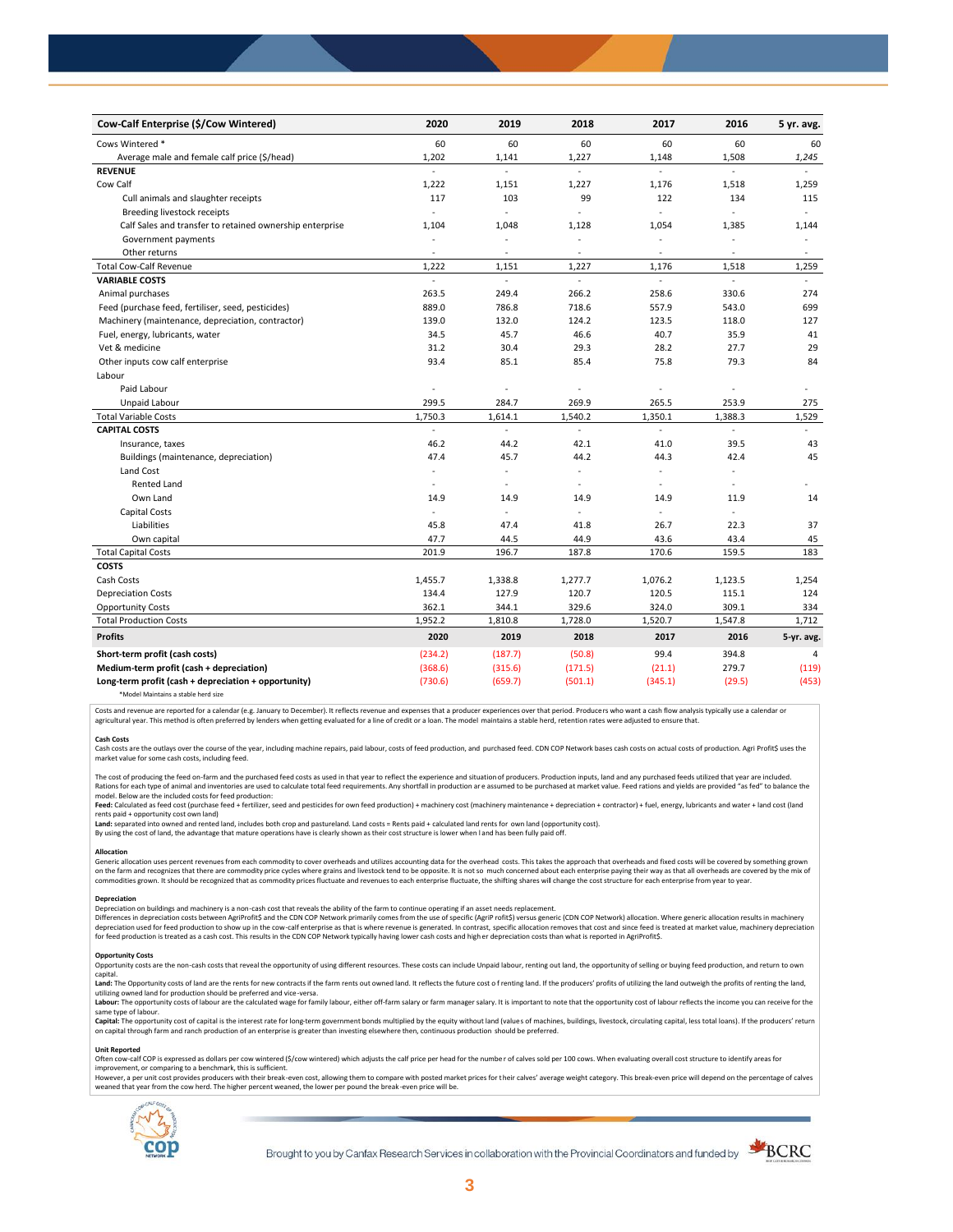| Cow-Calf Enterprise (\$/lb Weaned)                       | 2020                     | 2019   | 2018   | 2017           | 2016   | 5 yr. avg.     |
|----------------------------------------------------------|--------------------------|--------|--------|----------------|--------|----------------|
| <b>Pounds Weaned</b>                                     | 35,075                   | 35,075 | 35,075 | 35,075         | 35,075 | 35,075         |
| Average male and female weaning weight (lbs)             | 638                      | 638    | 638    | 638            | 638    |                |
| Average male and female calf price at weaning (\$/lb)    | 1.89                     | 1.79   | 1.93   | 1.80           | 2.37   | 1.95           |
| <b>REVENUE</b>                                           | $\overline{a}$           | L.     | L.     | $\overline{a}$ | ä,     |                |
| Cow Calf Operation                                       | 2.09                     | 1.97   | 2.10   | 2.01           | 2.60   | 2.15           |
| Cull animals and slaughter receipts                      | 0.20                     | 0.18   | 0.17   | 0.21           | 0.23   | 0.20           |
| Breeding livestock receipts                              | $\overline{\phantom{a}}$ | ä,     | ä,     | ä,             | ÷,     | $\equiv$       |
| Calf Sales and transfer to retained ownership enterprise | 1.89                     | 1.79   | 1.93   | 1.80           | 2.37   | 1.96           |
| Government payments                                      | $\sim$                   | ÷,     | L,     | ä,             |        | $\bar{a}$      |
| Other returns                                            | $\sim$                   | ٠      | $\sim$ | $\sim$         | $\sim$ | $\overline{a}$ |
| <b>Total Cow-Calf Revenue</b>                            | 2.09                     | 1.97   | 2.10   | 2.01           | 2.60   | 2.15           |
| <b>VARIABLE COSTS</b>                                    | $\overline{a}$           | L.     | L.     | L.             |        |                |
| Animal purchases                                         | 0.45                     | 0.43   | 0.46   | 0.44           | 0.57   | 0.47           |
| Feed (purchase feed, fertiliser, seed, pesticides)       | 1.52                     | 1.35   | 1.23   | 0.95           | 0.93   | 1.20           |
| Machinery (maintenance, depreciation, contractor)        | 0.24                     | 0.23   | 0.21   | 0.21           | 0.20   | 0.22           |
| Fuel, energy, lubricants, water                          | 0.06                     | 0.08   | 0.08   | 0.07           | 0.06   | 0.07           |
| Vet & medicine                                           | 0.05                     | 0.05   | 0.05   | 0.05           | 0.05   | 0.05           |
| Other inputs cow calf enterprise                         | 0.16                     | 0.15   | 0.15   | 0.13           | 0.14   | 0.14           |
| Labour                                                   |                          |        |        |                |        |                |
| Paid Labour                                              | $\sim$                   | ä,     | ä,     | ä,             | ÷,     |                |
| Unpaid Labour                                            | 0.51                     | 0.49   | 0.46   | 0.45           | 0.43   | 0.47           |
| <b>Total Variable Costs</b>                              | 3.0                      | 2.8    | 2.6    | 2.3            | 2.4    | 2.6            |
| <b>CAPITAL COSTS</b>                                     | $\mathcal{L}$            | ä,     | ÷.     | L.             | L.     | ÷.             |
| Insurance, taxes                                         | 0.08                     | 0.08   | 0.07   | 0.07           | 0.07   | 0.07           |
| Buildings (maintenance, depreciation)                    | 0.08                     | 0.08   | 0.08   | 0.08           | 0.07   | 0.08           |
| Land Cost                                                |                          |        |        |                |        |                |
| <b>Rented Land</b>                                       | $\sim$                   | ä,     |        | ٠              |        |                |
| Owned Land                                               | 0.03                     | 0.03   | 0.03   | 0.03           | 0.02   | 0.02           |
| Capital Costs                                            |                          |        |        |                |        |                |
| Liabilities                                              | 0.08                     | 0.08   | 0.07   | 0.05           | 0.04   | 0.06           |
| Own capital                                              | 0.08                     | 0.08   | 0.08   | 0.07           | 0.07   | 0.08           |
| <b>Total Capital Costs</b>                               | 0.3                      | 0.3    | 0.3    | 0.3            | 0.3    | 0.3            |
| <b>COSTS</b>                                             |                          |        |        |                |        |                |
| Cash Costs                                               | 2.49                     | 2.29   | 2.19   | 1.84           | 1.92   | 2.15           |
| <b>Depreciation Costs</b>                                | 0.23                     | 0.22   | 0.21   | 0.21           | 0.20   | 0.21           |
| <b>Opportunity Costs</b>                                 | 0.62                     | 0.59   | 0.56   | 0.55           | 0.53   | 0.57           |
| <b>Total Production Costs</b>                            | 3.34                     | 3.10   | 2.96   | 2.60           | 2.65   | 2.93           |
| <b>Profits</b>                                           | 2020                     | 2019   | 2018   | 2017           | 2016   | 5-yr. avg.     |
| Short-term profit (cash costs)                           | (0.40)                   | (0.32) | (0.09) | 0.17           | 0.68   | 0.01           |
| Medium-term profit (cash + depreciation)                 | (0.63)                   | (0.54) | (0.29) | (0.04)         | 0.48   | (0.20)         |
| Long-term profit (cash + depreciation + opportunity)     | (1.25)                   | (1.13) | (0.86) | (0.59)         | (0.05) | (0.78)         |

Costs and revenue are reported for a calendar (e.g. January to December). It reflects revenue and expenses that a producer experiences over that period. Producers who want a cash flow analysis typically use a calendar or<br>a

cash costs are the outlays over the course of the year, including machine repairs, paid labour, costs of feed production, and purchased feed. CDN COP Network bases cash costs on actual costs of production. Agri Profit\$ use market value for some cash costs, including feed.

The cost of producing the feed on-farm and the purchased feed costs as used in that year to reflect the experience and situation of producers. Production inputs, land and any purchased feeds utilized that year are included model. Below are the included costs for feed production:

Feed: Calculated as feed cost (purchase feed + fertilizer, seed and pesticides for own feed production) + machinery cost (machinery maintenance + depreciation + contractor) + fuel, energy, lubricants and water + land cost

Land: separated into owned and rented land, includes both crop and pastureland. Land costs = Rents paid + calculated land rents for own land (opportunity cost).

By using the cost of land, the advantage that mature operations have is clearly shown as their cost structure is lower when l and has been fully paid off. **Allocation**

Generic allocation uses percent revenues from each commodity to cover overheads and utilizes accounting data for the overhead costs. This takes the approach that overheads and fixed costs will be covered by something grown on the farm and recognizes that there are commodity price cycles where grains and livestock tend to be opposite. It is not so much concerned about each enterprise paying their way as that all overheads are covered by the m **Depreciation**

Depreciation on buildings and machinery is a non-cash cost that reveals the ability of the farm to continue operating if an asset needs replacement.

Differences in depreciation costs between AgriProfit\$ and the CDN COP Network primarily comes from the use of specific (AgriP rofit\$) versus generic (CDN COP Network) allocation. Where generic allocation results in machine

# **Opportunity Costs**

Opportunity costs are the non-cash costs that reveal the opportunity of using different resources. These costs can include Unpaid labour, renting out land, the opportunity of selling or buying feed production, and return t Land: The Opportunity costs of land are the rents for new contracts if the farm rents out owned land. It reflects the future cost of renting land. If the producers' profits of utilizing the land outweigh the profits of ren

utilizing owned land for production should be preferred and vice-versa.<br>**Labour:** The opportunity costs of labour are the calculated wage for family labour, either off-farm salary or farm manager salary. It is important to same type of labour.

Capital: The opportunity cost of capital is the interest rate for long-term government bonds multiplied by the equity without land (values of machines, buildings, livestock, circulating capital, less total loans). If the p on capital through farm and ranch production of an enterprise is greater than investing elsewhere then, continuous production should be preferred. **Unit Reported**

Often cow-calf COP is expressed as dollars per cow wintered (\$/cow wintered) which adjusts the calf price per head for the numbe r of calves sold per 100 cows. When evaluating overall cost structure to identify areas for

improvement, or comparing to a benchmark, this is sufficient.<br>However, a per unit cost provides producers with their break-even cost, allowing them to compare with posted market prices for their calves' average weight cate weaned that year from the cow herd. The higher percent weaned, the lower per pound the break -even price will be.



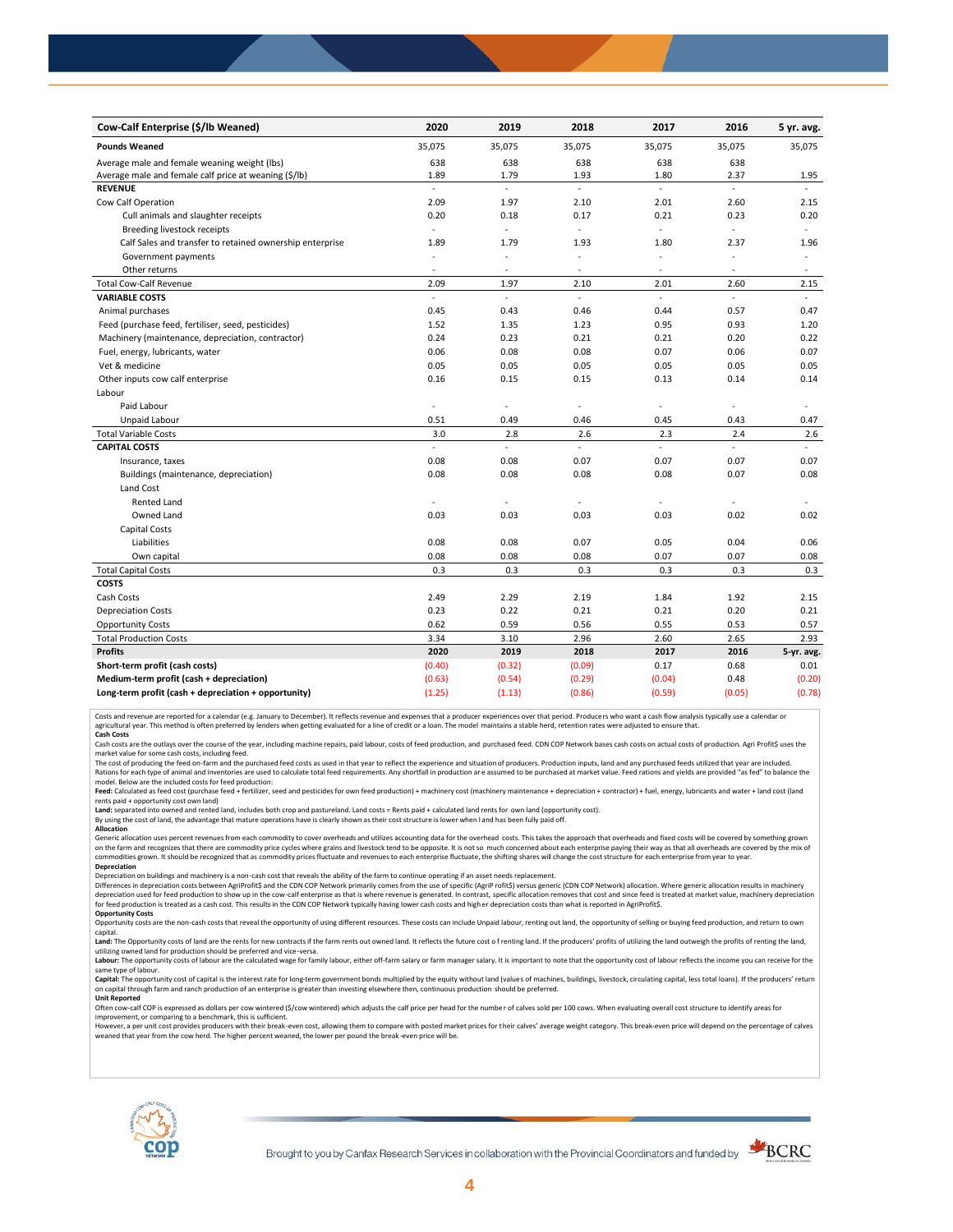| <b>RETAINED OWNERSHIP</b>                                 | 2020               | 2019               | 2018               | 2017               | 2016               | 5-yr. avg.         |
|-----------------------------------------------------------|--------------------|--------------------|--------------------|--------------------|--------------------|--------------------|
| No. of beef cattle sold per year                          | 55                 | 55                 | 55                 | 55                 | 55                 | 55                 |
| Note: breeding stock sales are in the cow-calf enterprise |                    |                    |                    |                    |                    |                    |
| Placement weight (lbs)<br>638                             |                    |                    |                    |                    |                    |                    |
| 710-750<br>Sale Weight (lbs)                              |                    |                    |                    |                    |                    |                    |
| 45<br>Days on Feed                                        |                    |                    |                    |                    |                    |                    |
| 2.22<br>Average Daily Gain (Ibs/day)                      |                    |                    |                    |                    |                    |                    |
| REVENUE (\$/head Sold)                                    | 2020               | 2019               | 2018               | 2017               | 2016               | 5-yr. avg.         |
| Market Returns from Retained Ownership                    | 1,249.80           | 1,240.64           | 1,298.88           | 1,256.57           | 1,473.17           | 1,303.81           |
| Other Returns (Government payments, by-products)          | $\overline{a}$     |                    |                    |                    |                    |                    |
| <b>Total Revenue</b>                                      | 1,249.80           | 1,240.64           | 1,298.88           | 1,256.57           | 1,473.17           | 1,303.81           |
| Costs (\$/head Sold)                                      | 2020               | 2019               | 2018               | 2017               | 2016               | 5-yr. avg.         |
| <b>VARIABLE COSTS</b>                                     |                    |                    |                    |                    |                    |                    |
| Animal purchases                                          | 1,204.52           | 1,143.44           | 1,230.08           | 1,149.41           | 1,510.58           | 1,247.61           |
| Feed (purchase feed, fertiliser, seed, pesticides)        | 128.28             | 112.30             | 107.53             | 89.59              | 87.43              | 105.03             |
| Machinery (maintenance, depreciation, contractor)         | 142.22             | 140.84             | 134.89             | 126.99             | 127.87             | 134.56             |
| Fuel, energy, lubricants, water                           | 35.33              | 48.74              | 50.64              | 41.80              | 38.95              | 43.09              |
| Vet & medicine                                            | 1.28               | 1.24               | 1.24               | 1.20               | 1.18               | 1.23               |
| Other inputs                                              | 79.98              | 82.31              | 81.16              | 75.60              | 74.87              | 78.78              |
| Labour                                                    |                    |                    |                    |                    |                    |                    |
| Paid Labour                                               |                    |                    |                    |                    |                    |                    |
|                                                           |                    |                    |                    |                    |                    |                    |
| Unpaid Labour<br><b>Total Variable Costs</b>              | 306.48<br>1.898.08 | 303.77<br>1,832.63 | 293.15<br>1.898.69 | 272.92<br>1,757.51 | 275.13<br>2.116.01 | 290.29<br>1.900.59 |
|                                                           |                    |                    |                    |                    |                    |                    |
| <b>CAPITAL COSTS</b>                                      |                    |                    |                    |                    |                    |                    |
| Insurance, taxes                                          | 30.32              | 30.05              | 29.00              | 27.00              | 27.22              | 28.71              |
| Buildings (maintenance, depreciation)                     | 48.45              | 48.78              | 47.97              | 45.59              | 45.98              | 47.36              |
| <b>Land Cost</b>                                          |                    |                    |                    |                    |                    |                    |
| <b>Rented Land</b>                                        | L.                 |                    |                    |                    | $\sim$             |                    |
| Owned Land                                                | 0.32               | 0.32               | 0.33               | 0.32               | 0.26               | 0.31               |
| <b>Capital Costs</b>                                      |                    |                    |                    |                    |                    |                    |
| Liabilities                                               | 46.89              | 50.56              | 45.39              | 27.50              | 24.13              | 38.89              |
| Own capital                                               | 47.24              | 46.13              | 47.50              | 43.85              | 46.02              | 46.15              |
| <b>Total Capital Costs</b>                                | 173.22             | 175.83             | 170.18             | 144.26             | 143.61             | 161.42             |
| <b>TOTAL COSTS</b>                                        |                    |                    |                    |                    |                    |                    |
| Cash Costs                                                | 1,579.78           | 1,521.80           | 1,596.83           | 1,460.81           | 1,813.43           | 1,594.53           |
| <b>Depreciation Costs</b>                                 | 137.49             | 136.45             | 131.07             | 123.87             | 124.78             | 130.73             |
| <b>Opportunity Costs</b>                                  | 354.04             | 350.22             | 340.98             | 317.09             | 321.41             | 336.75             |
| Total Production Costs (excludes own capital)             | 2,071.30           | 2,008.46           | 2,068.88           | 1,901.77           | 2,259.62           | 2,062.01           |
| <b>Profits</b>                                            | 2020               | 2019               | 2018               | 2017               | 2016               | 5-yr. avg.         |
| Margin over operating costs                               | 1.94               | 4.21               | 2.98               | 4.64               | (1.62)             | 2.43               |
| Short-term profit (cash costs)                            | (329.97)           | (281.16)           | (297.95)           | (204.24)           | (340.26)           | (290.72)           |
| Medium-term profit (cash + depreciation)                  | (467.46)           | (417.60)           | (429.02)           | (328.10)           | (465.04)           | (421.44)           |
| Long-term profit (cash + depreciation + opportunity)      | (821.50)           | (767.82)           | (770.00)           | (645.19)           | (786.45)           | (758.19)           |
|                                                           |                    |                    |                    |                    |                    |                    |
| Net Income (\$/head sold)                                 | 2020               | 2019               | 2018               | 2017               | 2016               | 5-yr. avg.         |
| Net Income                                                | (467.46)           | (429.98)           | (395.11)           | (376.07)           | (292.65)           | (392.25)           |
| Net Cash Farm Income                                      | (329.97)           | (281.16)           | (297.95)           | (204.24)           | (340.26)           | (290.72)           |
| Labour                                                    |                    |                    |                    |                    |                    |                    |
| Paid Labour<br>hours per year                             |                    |                    |                    |                    |                    |                    |
| Unpaid Labour<br>hours per year                           | 733                | 749                | 756                | 735                | 755                | 745                |
| Return to labour input<br>\$/hour                         | (39)<br>23         | (34)<br>22         | (35)<br>21         | (28)<br>20         | (37)<br>20         | (35)<br>21         |
| Average wages (paid and calculated)<br>\$/hour            |                    |                    |                    |                    |                    |                    |





NOTE: Feed costs are based on cost of production if homegrown.



Brought to you by Canfax Research Services in collaboration with the Provincial Coordinators and funded by **SCRC**